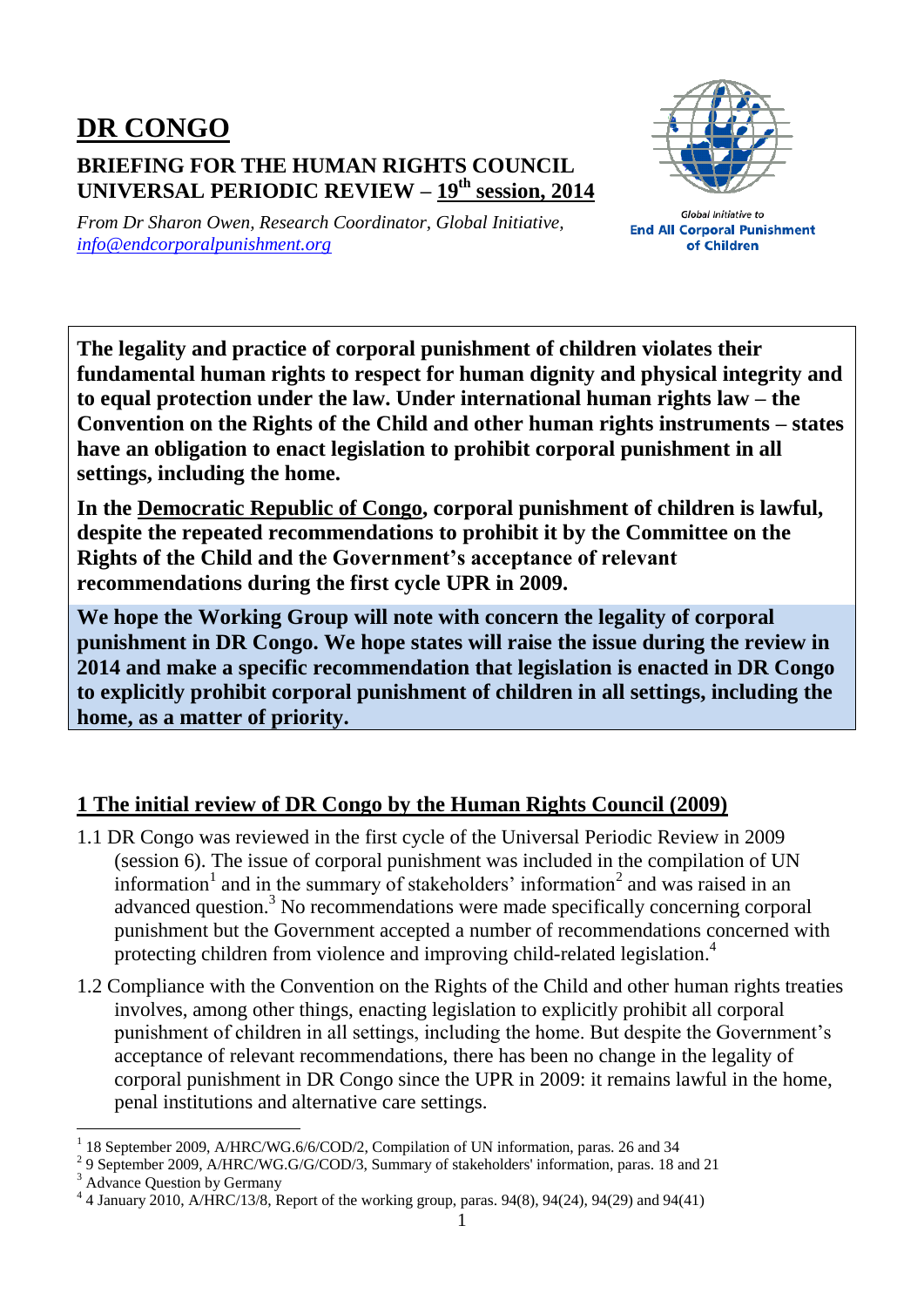1.3 The near universal acceptance of a degree of violent punishment in childrearing and deeply held views that parents and other adults have a "right" to physically punish children can challenge efforts to achieve prohibition. This situation also means that corporal punishment – at least to some degree – is typically not readily perceived as a violent act in the same way as, for example, sexual and other socially unacceptable forms of violence. **It is for these reasons that we respectfully urge members of the Working Group to specifically recommend prohibition of corporal punishment in the review of DR Congo.**

## **2 Legality of corporal punishment in DR Congo**

- 2.1 *Home (lawful):* Article 326(4) of the Family Code 1987 states that "a person exercising parental authority may inflict reprimands and punishments on the child to an extent compatible with its age and the improvement of its conduct". Provisions against violence and abuse in the Criminal Code 1940, the Family Code 1987 and the Constitution 2006 are not interpreted as prohibiting all corporal punishment in childrearing. Article 57 of the Child Protection Code 2009 confirms the right of the child to protection from all forms of violence and states that discipline in the home, schools and institutions should be administered with respect for the child's humanity but it does not explicitly prohibit corporal punishment. In 2011, a draft Revised Family Code was under consideration, following a review from a gender perspective: we have no further information.
- 2.2 *Schools (unlawful):* Corporal punishment is unlawful under Ministerial decision No. MINEPSP/CABMIN/00100940/90 of 1 September 1990 establishing internal regulations for students, which does not include corporal punishment among permitted penalties. Article 57 of the Child Protection Code 2009 states that discipline in schools should be administered humanely, but it does not explicitly prohibit corporal punishment.
- 2.3 *Penal system – sentence for crime (unlawful):* Corporal punishment is not among permitted sanctions in the Decree on juvenile delinquency 1950, the Criminal Code 1940 and the Child Protection Code 2009.
- 2.4 *Penal system – disciplinary measure in penal institutions (lawful):* There are various prohibitions of ill-treatment of detainees, including in Decree-Law No. 017-2002 setting out the code of conduct for state officials, circular No. 04/008/JM/PHR/70 on intervention by judicial police officers (1970) and the Constitution 2006, and article 57 of the Child Protection Code 2009 states that discipline of children should be carried out humanely, but there is no explicit prohibition of corporal punishment in law.
- 2.5 *Alternative care settings (lawful):* Corporal punishment is lawful under the right of those with parental responsibility to punish the child in the Family Code 1987 (see para. 2.1). According to article 57 of the Child Protection Act 2009, discipline in public and private care institutions should be administered humanely, but corporal punishment is not explicitly prohibited.